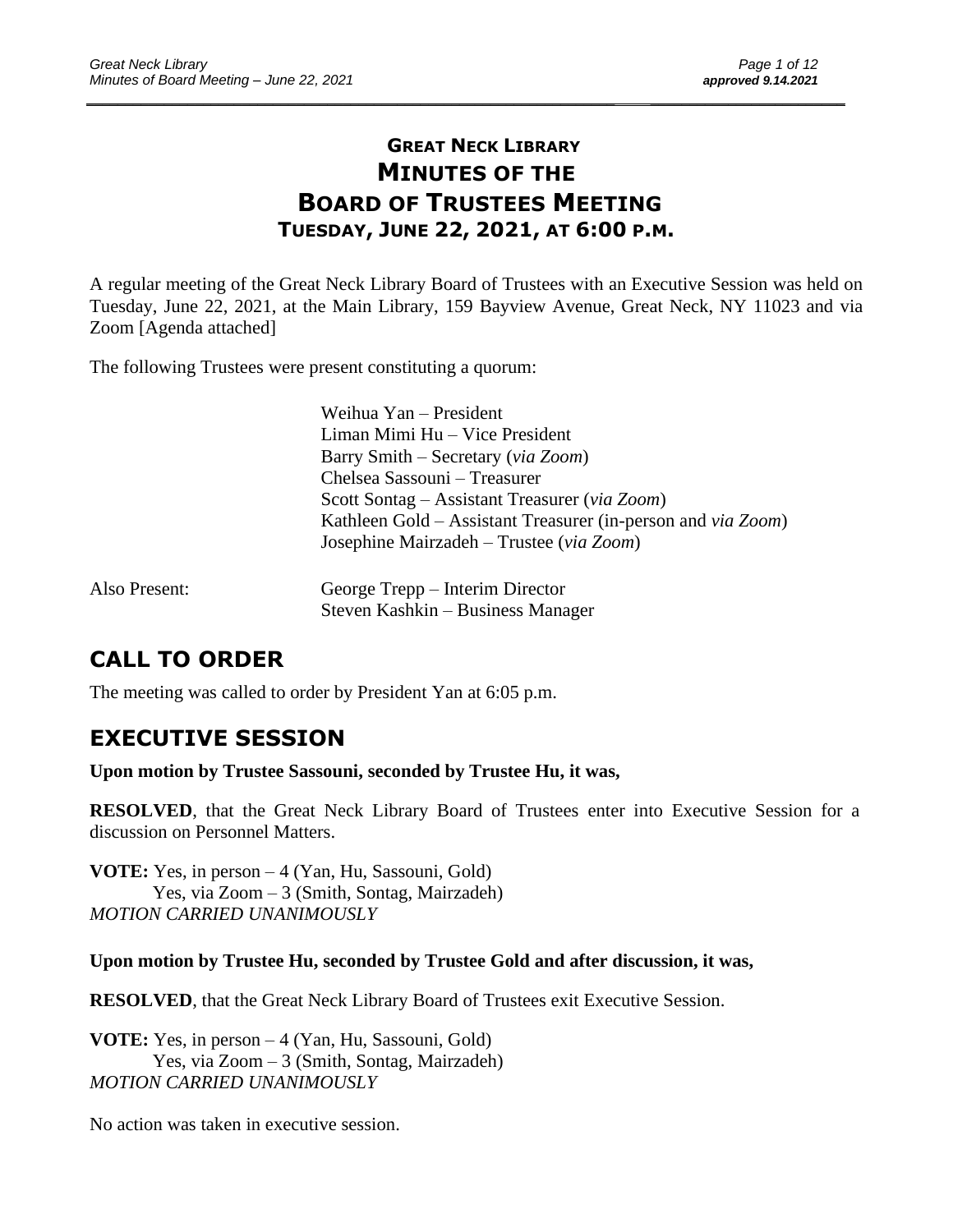President Yan announced that there are many items on tonight's agenda, including a discussion on face masks, budget transfers and change orders for the Station Branch renovation. He noted there are two additional items that are not on the published agenda. One is a resolution for the elimination of the Administrative Coordinator position which was created by the previous board to be a liaison between the board and administration. In consultation with the Interim Director, it was decided that communications with the board should go exclusively through the director. However, there are specific functions associated with the current role which include Human Resource related duties. As such, a resolution is being presented today for a Special Assistant to the Interim Director position so that all current HR functions will continue.

# **PUBLIC COMMENTS ON PUBLISHED AGENDA**

E. Johnson (Parkville Branch Head): Will the new job description be made available to staff? How will the reclassification of the position affect her because when the Director is not available all her communication funnels through the Administrative Coordinator? President Yan noted that Interim Director Trepp will clarify the change but that the lines of communication with staff will not be affected and that the HR support remains the same. Trustee Sassouni clarified that the only change being proposed for this position is its direct contact with the board which is being designed to run solely through the Director or his designee. Ms. Sassouni reiterated that all HR and other functions associated with this role will continue. Ms. Johnson questioned the timing of this change, as currently there is no permanent director. She asked the board to consider delaying it.

R. Gilliar: 1) Noted that the hierarchy of the library is such that if the Director or Assistant Director are not available, rather than reaching out to the Administrative Coordinator, communication should be directed to the other two full time administrators who are the Business Manager and Head of Youth Services. 2) Is concerned with the format of the Interim Director's report and recommends its structure be revised in the future as confidential matters, such as personnel items, should not be included in the report and become a piece of history for this library.

M. DiCamillo: Will a contractual agreement be provided for the new position so that it is protected for a period of time and not at the discretion of the Interim Director? President Yan responded that this will be discussed and determined in conjunction with the Interim Director.

T. Van Dyne: Stated that the original job description for Administrative Coordinator did not include the function of board liaison and was only supposed to be an HR position. This function was added by the Director before her. As such, why is the job description not just reverted back to its original form? Also, why is the new title a Temp Assistant to an Interim Director? She is concerned that this position can ultimately be removed if it is being labeled as an Assistant to the Interim Director.

# **MINUTES**

## **Regular Board Minutes**

## **Upon motion by Trustee Hu, seconded by Trustee Sassouni, it was,**

**MOVED,** that the Great Neck Library Board of Trustees approve the Minutes of the May 25, 2021 Board meeting as presented.

**VOTE:** Yes, in person – 4 (Yan, Hu, Sassouni, Gold)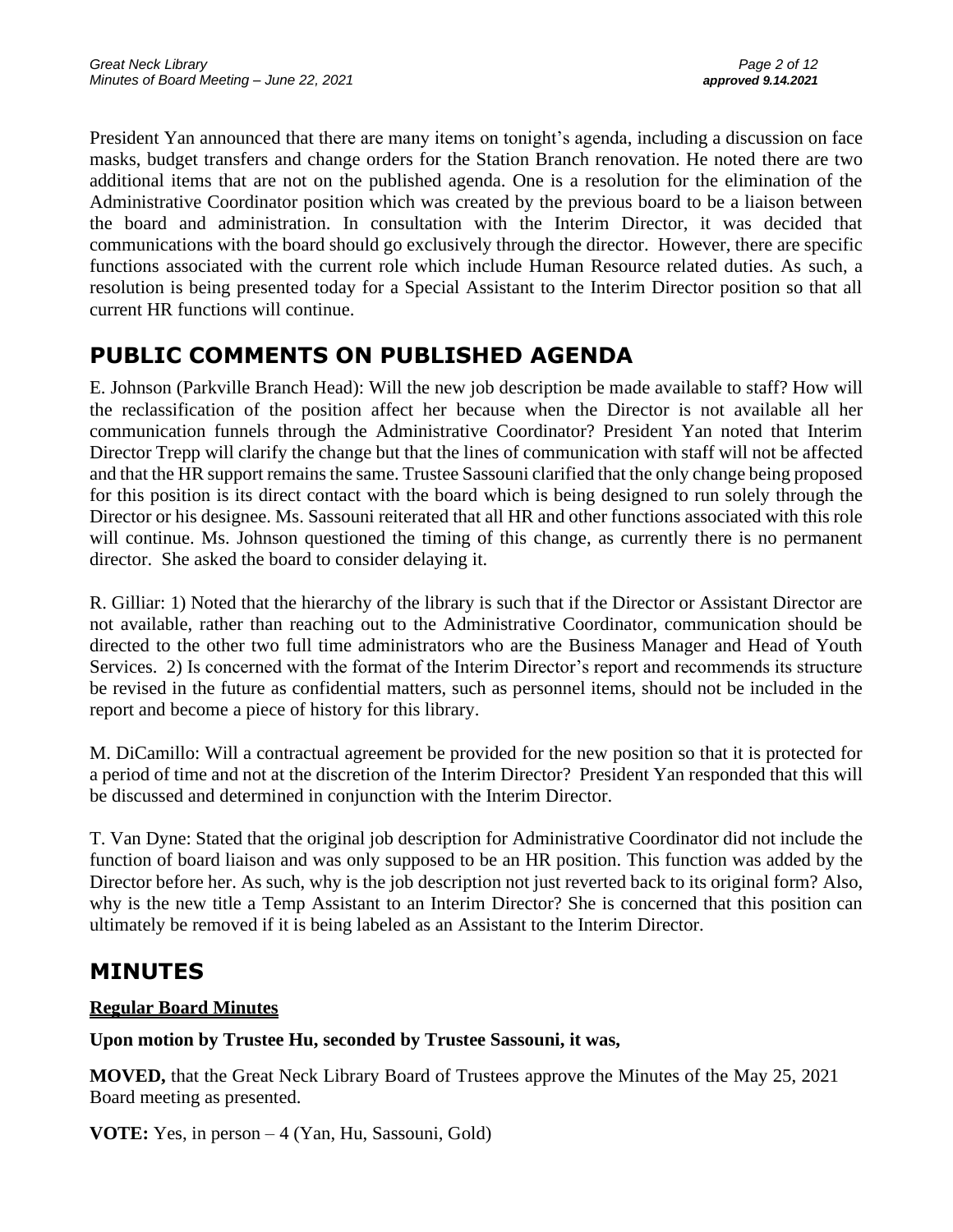Yes, via Zoom – 3 (Smith, Sontag, Mairzadeh) *MOTION CARRIED UNANIMOUSLY* 

#### **Special Board Meeting & Executive Session**

#### **Upon motion by Trustee Hu, seconded by Trustee Sassouni, it was,**

**MOVED,** that the Great Neck Library Board of Trustees approve the Minutes of the June 10, 2021 Special Board meeting and Executive Session as presented.

**VOTE:** Yes, in person – 4 (Yan, Hu, Sassouni, Gold) Yes, via Zoom – 3 (Smith, Sontag, Mairzadeh) *MOTION CARRIED UNANIMOUSLY* 

# **TREASURER/BUSINESS MANAGER REPORT**

#### **Upon motion by Trustee Sassouni, seconded by Trustee Hu, it was,**

**RESOLVED,** that the Great Neck Library Board of Trustees accept the following financial reports which have been reviewed by the Audit Committee**:** 

- a. June 22, 2021, Treasurer's Report;
- b. Warrant dated June 9th, 2021 through June 13th, 2021, which has been reviewed by the Treasurer, the sums set against their respective names, amounting in the aggregate to \$271,393.53
- c. Payroll Warrants for pay dates May 6th and May 20th, 2021, which have been reviewed by the Treasurer, (in the amounts of \$151,307.16 and \$133,716.79, respectively,) for a total of \$285,023.95.

**VOTE:** Yes, in person – 4 (Yan, Hu, Sassouni, Gold) Yes, via Zoom – 3 (Smith, Sontag, Mairzadeh) *MOTION CARRIED UNANIMOUSLY* 

# **PAYROLL CHANGES**

#### **Upon motion by Trustee Sassouni, seconded by Trustee Hu, it was,**

**RESOLVED,** that the Great Neck Library Board of Trustees accept the Payroll Change report of May 1 through May 31, 2021 as presented, which has been reviewed by the Audit Committee.

**VOTE:** Yes, in person – 4 (Yan, Hu, Sassouni, Gold) Yes, via Zoom – 3 (Smith, Sontag, Mairzadeh) *MOTION CARRIED UNANIMOUSLY* 

# **REPORTS**

#### **Building Committee**

Trustee Smith reported that the Station Branch renovations are now underway with the Parkville Branch renovations currently undergoing approvals. He deferred to Interim Director Trepp for additional information. Mr. Trepp shared that the water pressure issue was identified and is now above code. He stated that the Station Branch lease renewal is on tonight's agenda with the Lakeville Branch lease expected to be on the next one. Trustee Smith added that negotiations will start soon regarding the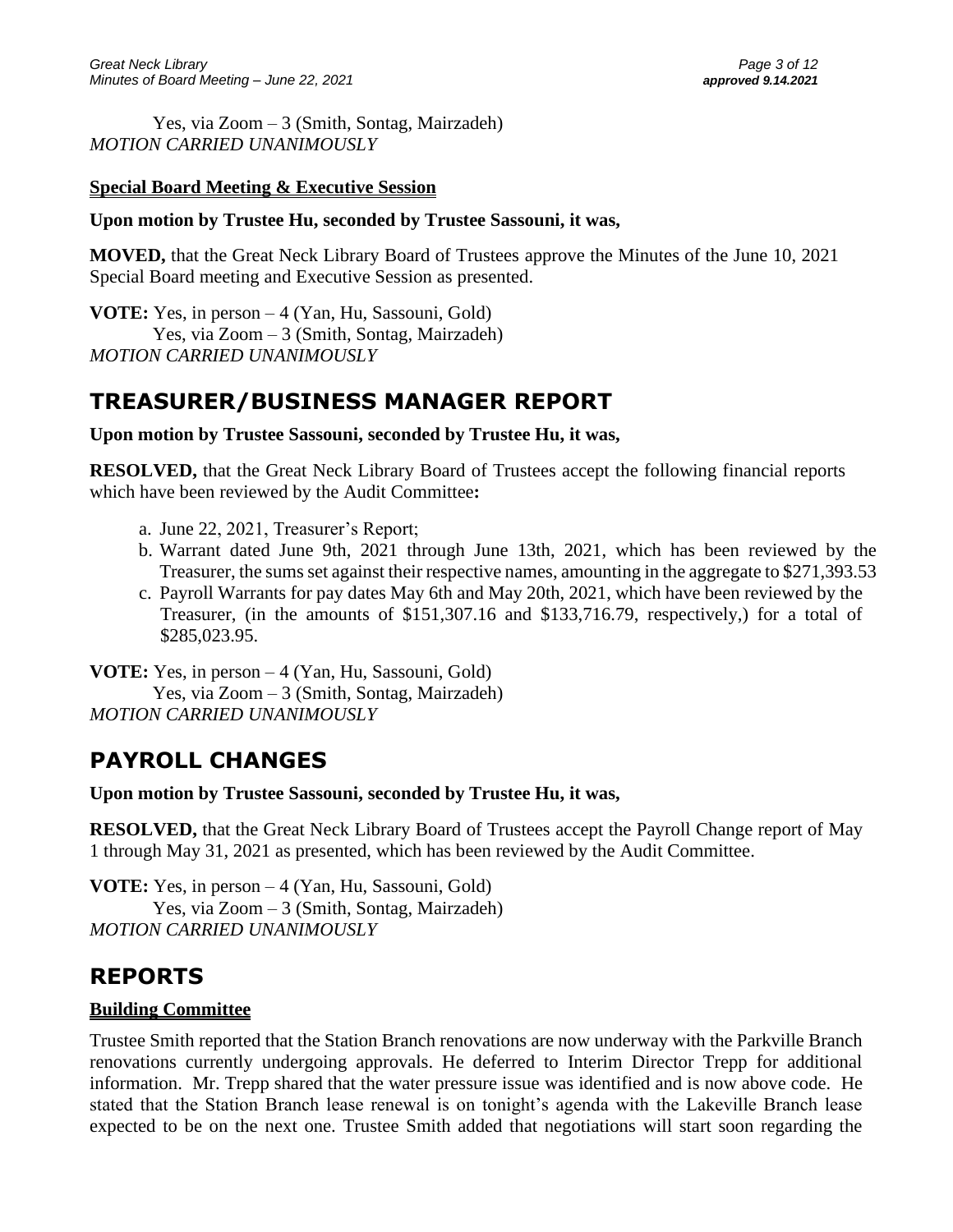Parkville Branch lease. He noted that several changes orders related to the Station Branch renovations, including data cabling, steel case dividers and steel surcharge are being presented later in the meeting.

#### **Policy and Bylaws Committee**

Trustee Hu reported that the committee met on June 16<sup>th</sup> where Section 400-80 (Continuing Education Policy) was discussed at length. It was agreed that it is the library's commitment to provide continuing education opportunities to staff. Ms. Hu noted that a line was added for clarification on reimbursement. The revised policy is being presented later tonight for a first read. Ms. Hu shared that the elimination of the Nominating Committee was also discussed at the committee's last meeting to be more in line with the other Long Island libraries. Both recommendations have been sent to library counsel for review.

#### **Interim Director's Report**

Interim Director George Trepp reported that facilities and media staff have been moving shelves in preparation for the new shelving. He has been working with Mr. Jerry Weinstein, the tree donor, regarding the donation and plaque. Mr. Trepp said the library is in receipt of several suggestions for website enhancements, which will be discussed at the next building committee meeting. He shared that the UPTC held a time capsule ceremony at the library in the presence of local government, school board and library board members.

#### Text of George Trepp's, Interim Director, written report dated June 2021 is below:

Once again, this report will open with items for the Board's consideration and are on the agenda.

#### **Corona Virus Guidelines:**

As you may be aware, the Governor has immediately lifted most restrictions, as bars, restaurants, gyms, offices, entertainment venues including movie theatres, child care, camps, malls and hair salons can return to pre-covid functioning with no distancing or special cleaning; **however,** businesses, stores, offices and others can continue restrictions as they deem necessary. Those that are not vaccinated will be permitted in these locations but they must wear masks and distance. Mask requirements remain for public transportation and large-scale indoor venues will require proof of vaccination. Current data; Friday, June 18, shows Great Neck infections at .14 for daily increase over the seven prior days, Great Neck Estates at 0, Great Neck Gardens at 0 and Great Neck Plaza .14. The latest vaccine tracker reports that 70% of Nassau residents have received one (1) dose and 62.6% have received two (2) doses. The Great Neck Library staff shows 87.1 % fully dosed and 12.9% unvaccinated. Of the latter, half are part timers and the other half are full timers and on-call staff. Thus, the questions to the Board are:

- Does the Board want to continue the current mask policy? Although announcements are regularly made, the Interim Director does walk about the main building informing patrons that masks are required.
- Does the Board want to authorize use of the program rooms; thereby, necessitating the removal of furniture from the Community Room. Parenthetically, the larger multi-purpose room is currently available and used for staff meetings and interviews, the smaller room is used by the webmaster and the public relations editorial assistant, as office space is at a premium, especially if distancing is to be maintained. The alternative space for the two are one of the Quiet Study Rooms.
- Does the Board want to reopen Friday nights? This would be the opportunity to remove Friday nights from the schedule, as the Library has been closed nearly16 months.

Finally, children's programs for the summer are being conducted outdoors, a Tai Chi exercise program is scheduled for Parkville outside and the adult programmer and Interim Director have been discussing programming. Based on feedback the programmer has received, some programs, lectures, can be hybrid but music programs will probably commence in the late summer/very early fall.

#### **Branch Renovation Change Orders:**

During the course of any building project, issues develop or were omitted from the initial bid documents. Regarding the Station Branch Renovation there are these changes, as follows:

- 1. The entrance to the branch had two (2) Bibliotheca theft detection gates forcing entering and exiting patrons to use the same pathway. Picture a one-way street with two-way traffic heading towards each other. This was recognized three years ago with the requisition of another gate at a cost of \$2,972.54, but it was never installed. Late in the process, this was uncovered and pricing for the additional gate was requested. Bibliotheca initially quoted \$4,361; however, the Interim Director secured a reduced price of \$3,792.60 attributable to the difference in freight charges and the addition of another required part. Since the original amount was committed, **the additional amount is \$820.06. This change has been passed by the Building and Audit Committee.**
- 2. The next change results from an industry assessment for steel related products**,** resulting in and additional \$2,505.80 for new shelving for Whalen Berez Group. In the past months, the demand for steel has exceeded the available supply from the mills; hence, the price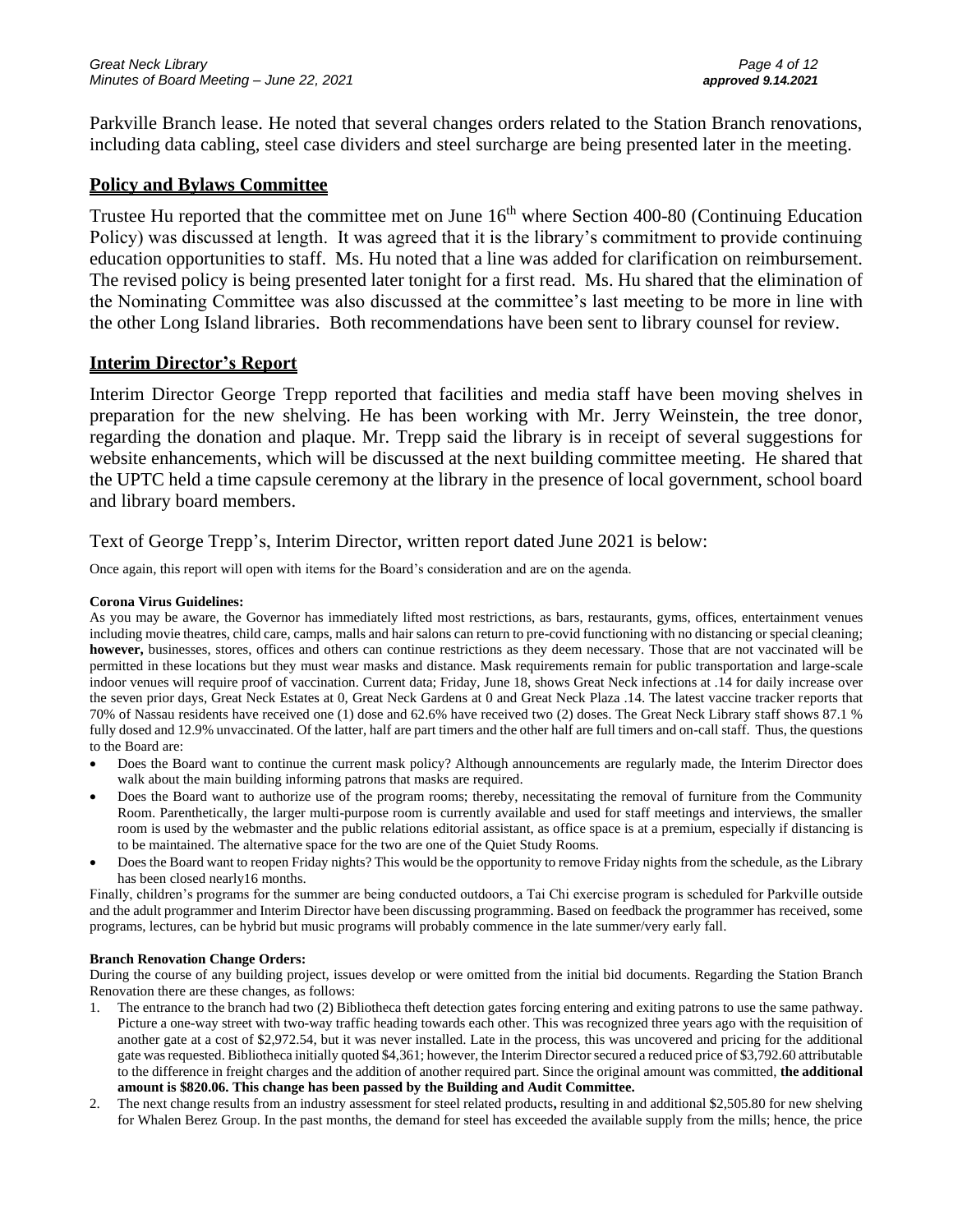increase from the manufacturer. This was not predictable but the consolation is that the architect worked hard to reduce the bid price. **Although passed by the Building and Audit Committee, Audit Committee Chair Trustee Sassouni is dubious**.

- 3. This change results from an omission in the furniture bid from Inside Source. They missed eight (8) Steelcase Divisio dividers in the bid spreadsheet at a cost of \$1,784.96, which still brings them below the contracted price of \$101,768. Came in after the committee meetings
- 4. The last change results from an omission in the bid package **and is an opportunity to enhance the technology at the Branch**. Prior to this construction, there was old cabling and the renovation offered the opportunity to upgrade that cabling to Category 6. Unfortunately, this is "a time is of the essence" project because it's easiest to this computer and telephone cabling when the walls are down. Three companies were invited to bid, including current tech consultants OSI but the pricing came in after the Committee meetings. The results are widely divergent, as follows:
	- i) OSI bowed out, as the project was too big, too complicated and they were busy with other endeavors.
	- ii) Corstar bid \$16,836 for 53 Category 6 cables at 29 locations, 2 new Category 6- 48 port patch panels, faceplates and boxes. Corstar did a walk through with the Interim Director and the head of IT.
	- iii) The electrician for JobCo bid \$2,700 for 48 data ports and 21 phone ports **but will not terminate and did not price the patch panels and racks. That means another vendor would be needed.** The electrician did not do a walk through with the IT specialist.

Given the timing and known quality of Corstar's work and performance, they are recommended, as the electrician's bid is incomplete and a complete unknown. Regarding the water pressure problem, it appears there was a blockage and perhaps a valve that was not completely open. It now appears the pressure is correct and even a tad more than code requirements. A couple of glitches arose on Friday afternoon, as the building Superintendent stopped the removal of the last of the remaining shelves because the elevator was being used. The Interim Director asked them to come back early Saturday to see if it could be done then. A neighboring tenant complained about the noise; consequently, the contractor was asked to schedule the use of jack hammers to off hours. Finally, in more ways than one, the work permit for Station has been issued. With respect to the Parkville Branch, the expedited review is underway and appears to be going well. There is a chance it will be completed quicker than anticipated. Regarding the landscape project, Mr. Ostad indicated his preferred contractor remains interested contrasted with some others who claim to be too busy or are not suited for the job. Messers Marett and Ostad met with the principal bidder and there were some questions, which resulted in design revisions on the architect's end. Hence, it appears a final bid from the contractor is approximately three weeks away.

#### **Director Search and Personnel:**

Pursuant to the revised job posting, an advertisement for Great Neck Library Director was placed during the week of June 14<sup>th</sup> in the following locations/publications: American Library Association's Annual Conference job site, Library Journal and LJ Hotline, METRO's job line, New York Library Association job line, NYLINK, Long Island Libraries Resource Council job line, Nassau and Suffolk Library Associations Job line, California, Connecticut and New Jersey Library Association job lines, C.W.Post, Columbia Pratt, Queens Rutgers and St. Johns Library School employment offices, Asian and Pacific Island Librarians caucus, Black Librarians caucus and Reforma for the Hispanic Librarians Caucus. The cost of advertising is \$2,156. At this writing, 28 staff have been interviewed for strengths, weaknesses, opportunities and threats and the qualities of a new director. It is anticipated that the interviews will continue for another month or so to be followed by the development of interview questions, all of which is compatible with the receipt of applications

With respect to staff, **we are delighted to recommend the promotion of Christopher VanWickler as Emerging Technologies Librarian Senior I in the STEM Lab**. Regretfully, the following resignations are reported: Children's Head Michelle Minervini, effective July 9, full time clerk Karen Hirsch-Romero, effective June 25 and Lakeville page Kori Tuitt, effective July 1. Minervini and Hirsch-Romero are leaving for greater salaries while Tuitt departs for personnel reasons. Finally, patron Diana Stein commends librarian Courtney Greenblatt for her welcoming attitude and great public service.

#### **Branch Leases**:

Regarding the Branch leases, the Station Branch lease has been reviewed by the attorney, Steven Martir, and is ready for final Board approval. As a refresher, the substantive terms are as follows:

\* 15-year lease.

- \* \$175,000 contribution to the project in the form of rent credits over five (5) years.
- \* Base rent is the initial year followed by 1% increases in years 2-6 and 2% increase in years 7-15.
- \* In 2036 a new lease will be required, as there is no renewal option.

**What's the Board's pleasure?** With respect to the Lakeville Branch lease, that is still being reviewed by Mr. Martir but those substantive terms are:

- 10-year lease
- Base rent starts in 2022 and is \$58 per square foot
- The following years are 1.5% increases in years 2-5 and 2.5% increases in years 6-10.

Finally, the Interim Director discussed the Parkville Branch rent with the Schools' Assistant Superintendent for Business who indicated, in the final conversation, that it would be an inter Board matter. **As a result, the Building Committee suggested a letter from the Library Board to the Board of Education indicating a desire to open talks regarding the rent.** In November, the rent at Parkville will be \$11,891.10; a four (4%) percent increase. If the Board so desires, research on comparables will be needed, as the school's position may be they could rent the property to a commercial/business enterprise.

#### **Approval of the Nassau Library System 2022-26 Direct Access Plan:**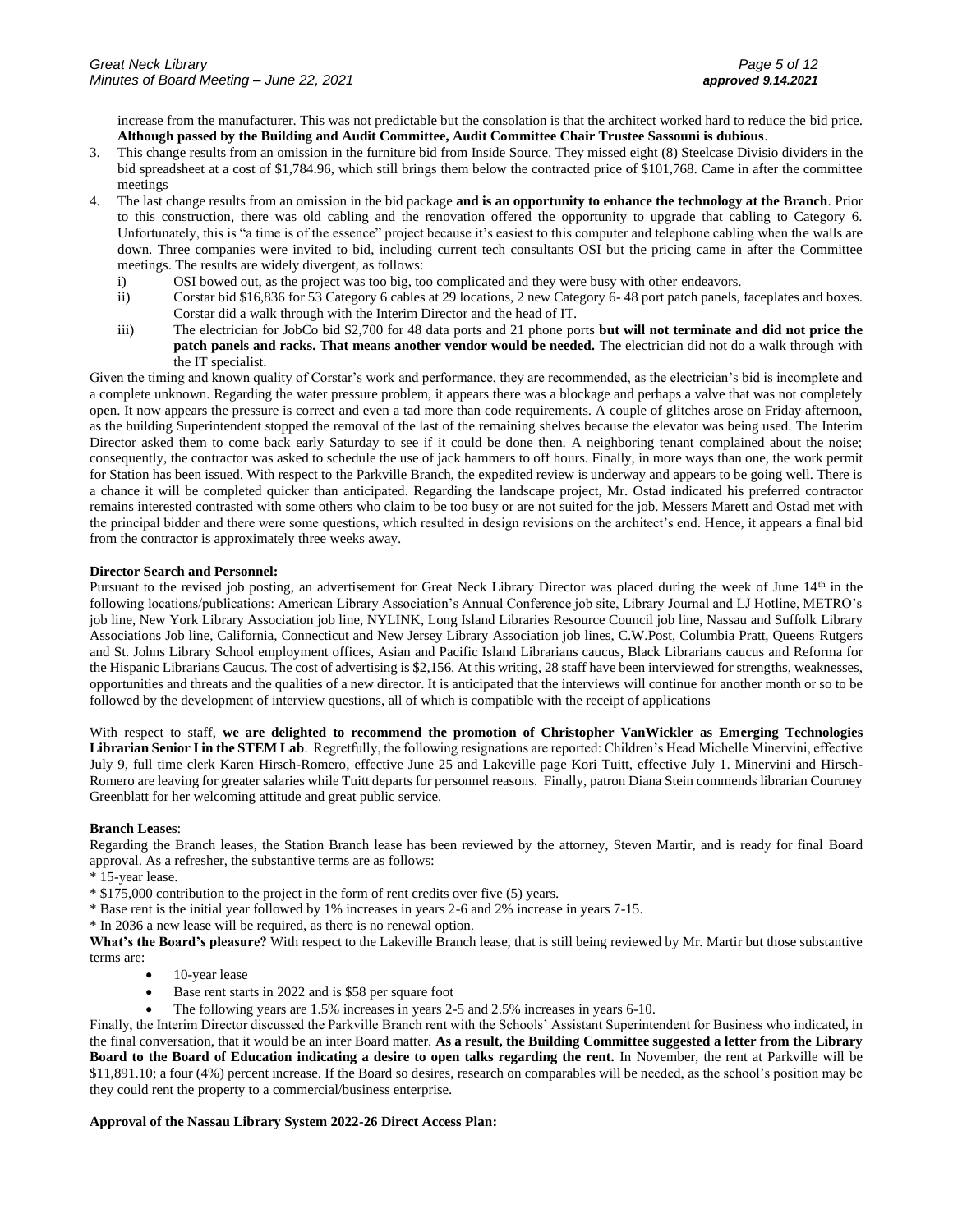Each public library system must maintain a Direct Access Plan in accordance with the Commissioner of Education's regulation 90.3.CR9. The purpose of the plan is to establish equitable access for all patrons by stipulating the requirements for sharing resources amongst the member libraries. In the past, two (2) documents served as the Nassau Library System's Direct Access Plan. Those documents have now been combined. In developing this plan, comments were collected from member libraries, a draft was formulated and discussed by a Resource Sharing Code Committee composed of Directors, a circulation clerk liaison the NLS Assistant Director for Technology Operations. Following the committee's approval of the draft, the plan was submitted to the Member Library Directors, subsequently approved and reviewed to the NLS Board. The plan has been reviewed by the Interim Director, the Head of Circulation Services who had some questions which were forwarded to the NLS Director and the relevant portion shown to the Programmer. It is now presented to the Member Library Boards and Great Neck Trustees for action.

#### **Holiday Closings:**

Following the tabling of the schedule for Holiday closings, the Interim Director checked both union contracts and found the Library closed for New Years, MLK and Presidents', Memorial Independence, Labor, Veterans, Thanksgiving and Christmas Days Veterans can be a compensatory day, as it can be a training day. Yom Kippur is a 5:00 P.M. closing while Christmas and New Year's Eves are 1:00 P.M. closings. Easter and Mother's Day are not contractual but staffing can be quite difficult.

#### **Daily Operations:**

- In preparation for new shelving, media staff and custodians have moved the extant shelving to make room for the new range, computers used for the catalog have been moved to the window and public access computers have been removed from two (2) tables.
- Pursuant to a June 16 site visit by tree donor Jerry Weinstein with the landscape architect Greg Marett, a location has been selected for the tree, but Mr. Weinstein needs to reword the plaque; consequently, there is a delay in the planting.
- Two (2) handfuls of suggestions have been received regarding the website and the Building Committee will discuss those at their July 8<sup>th</sup> meeting.
- The United Parent Teacher Council held their time capsule ceremony on the evening June 17 and it went off without a hitch with Trustee Sontag saying a few words, Trustee Yan in attendance and the Interim Director welcoming everyone to the Library. Kudos to Chris Van Winkler for filming the event.
- Pursuant to the Trustees' request the Crayon Kiosk has been moved to a less obvious location.
- The big news coming from this legislative session is **beginning in 2023 Trustees will be required to take two (2) hours of training each year.**
- With the Station Branch renovation underway things/questions come up everyday and another site visit is anticipated for Monday, June 21.
- Because the Board maintained the mask mandate, regular announcements are made and the Interim Director makes periodic tours of the main building reminding patrons of the requirement.

# **OLD BUSINESS**

## **(a) Untable the Motion to Accept Holiday Closings & Sunday Hours**

#### **Upon motion by Trustee Gold, seconded by Trustee Sassouni, it was,**

**RESOLVED,** that the Great Neck Library Board of Trustees take from the table the motion relating to the September 2021 to August 2022 Schedule of Holiday Closings and Sunday Hours.

**VOTE:** Yes, in person – 4 (Yan, Hu, Sassouni, Gold) Yes, via Zoom – 3 (Smith, Sontag, Mairzadeh) *MOTION CARRIED UNANIMOUSLY* 

## **(b) Accept Holiday Closings & Sunday Hours**

#### **Upon motion by Trustee Hu, seconded by Trustee Mairzadeh and after discussion, it was,**

**RESOLVED,** that the Great Neck Library Board of Trustees accept the September 2021 to August 2022 Schedule of Holiday Closings and Sunday Hours as presented.

**VOTE:** Yes, in person – 4 (Yan, Hu, Sassouni, Gold) Yes, via Zoom – 3 (Smith, Sontag, Mairzadeh) *MOTION CARRIED UNANIMOUSLY*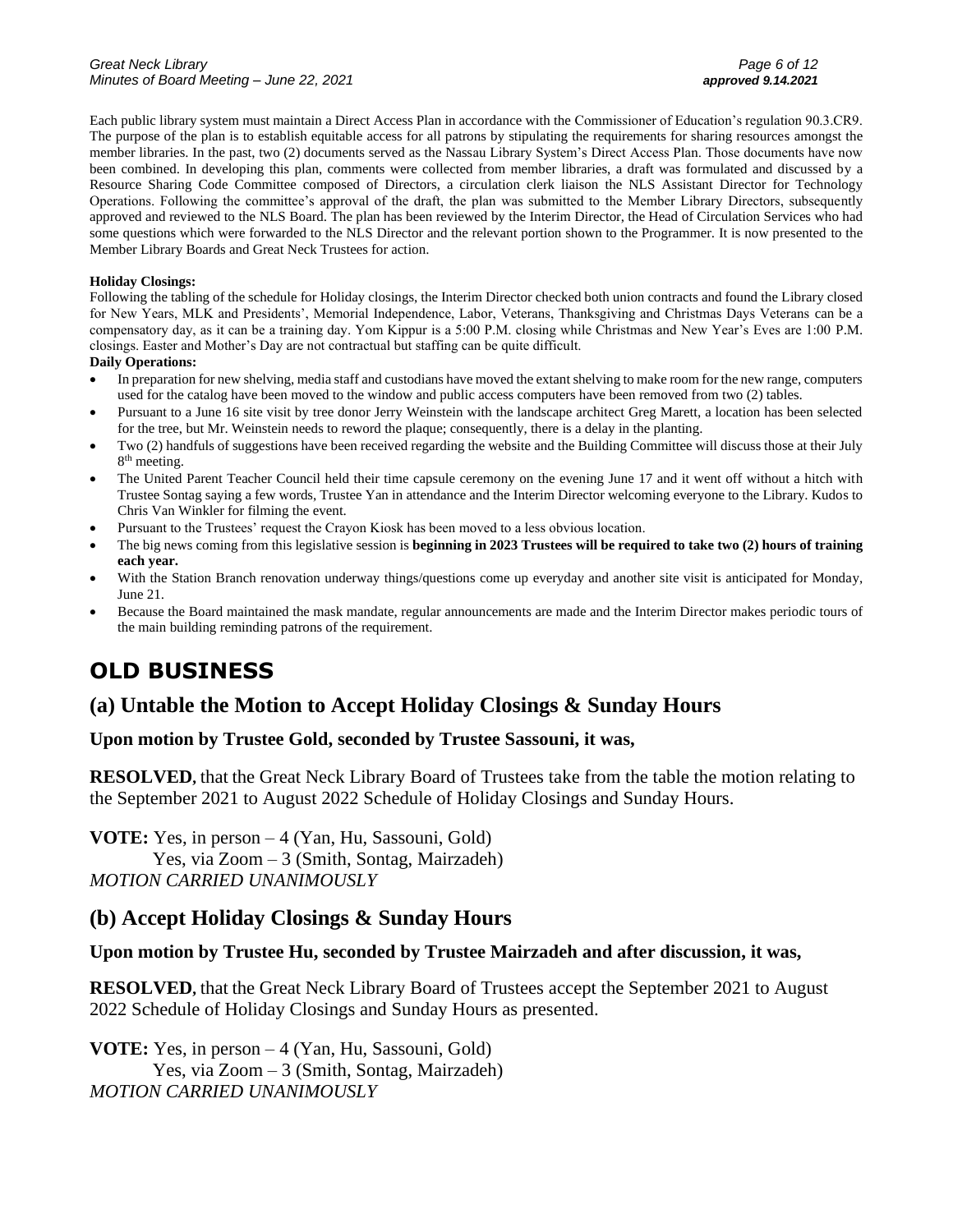## **(c) Discussion Item-Face Masks**

President Yan announced that the Governor has lifted the restrictions on mask wearing and social distancing with the option for individual businesses to mandate them. Mr. Yan feels, given the low transmission rate, along with the high level of vaccination in Great Neck, that the risk of infection is very low. He supports giving the option for vaccinated patrons to not wear a mask. Trustee Smith agrees and added that proven documentation exists that vaccinated individuals will be protected against the new Delta variant. He does feel that unvaccinated people should be strongly encouraged to wear masks. Trustee Hu is in favor of continuing to encourage everyone to wear masks. Trustee Gold's only concern is the impact a mask mandate may have on future indoor programming. Trustee Hu opines that for indoor programming, mask wearing should be mandatory. Trustee Sassouni questioned staff's viewpoint on this, as she wants the library to be a safe place for them. She supports following the school district guidelines on mask wearing. The board agreed to lift the mandate for mask wearing, with the exception of indoor programming where they should still be required. They recommend that the library continue encouraging everyone to wear a mask, though.

*Trustee Gold left the meeting at 8:00 pm.*

# **NEW BUSINESS**

## **(d) Appointment of Emerging Technologies Librarian -Senior I**

**Upon motion by Trustee Hu, seconded by Trustee Sassouni, it was,**

**RESOLVED,** that the Great Neck Library Board of Trustees approve the appointment of Christopher Van Wickler to the position of Emerging Technologies Librarian-Senior I with a six-month probationary period, effective June 28, 2021, at an annual salary of \$61,500.

**VOTE:** Yes, in person – 3 (Yan, Hu, Sassouni) Yes, via Zoom – 3 (Smith, Sontag, Mairzadeh) *MOTION CARRIED UNANIMOUSLY* 

*Interim Director Trepp said that he is delighted to make this appointment and looks forward to having Chris around for many years to come. President Yan is very happy with the success of the STEM lab and congratulated Mr. Van Wickler on behalf of the entire board.*

## **(e) 2021 Year End Budget Transfers**

### **Upon motion by Trustee Sassouni, seconded by Trustee Hu, it was,**

**RESOLVED,** that the Great Neck Library Board of Trustees authorize the year-end line-item changes to the 2021 Operating Budget as detailed in the 2021 Budget Transfer Worksheet, a copy of which is to be appended to the minutes of the meeting, as well as to the copies of the 2021 Budget maintained on file for the public at all branches.

**VOTE:** Yes, in person – 3 (Yan, Hu, Sassouni) Yes, via Zoom – 3 (Smith, Sontag, Mairzadeh) *MOTION CARRIED UNANIMOUSLY*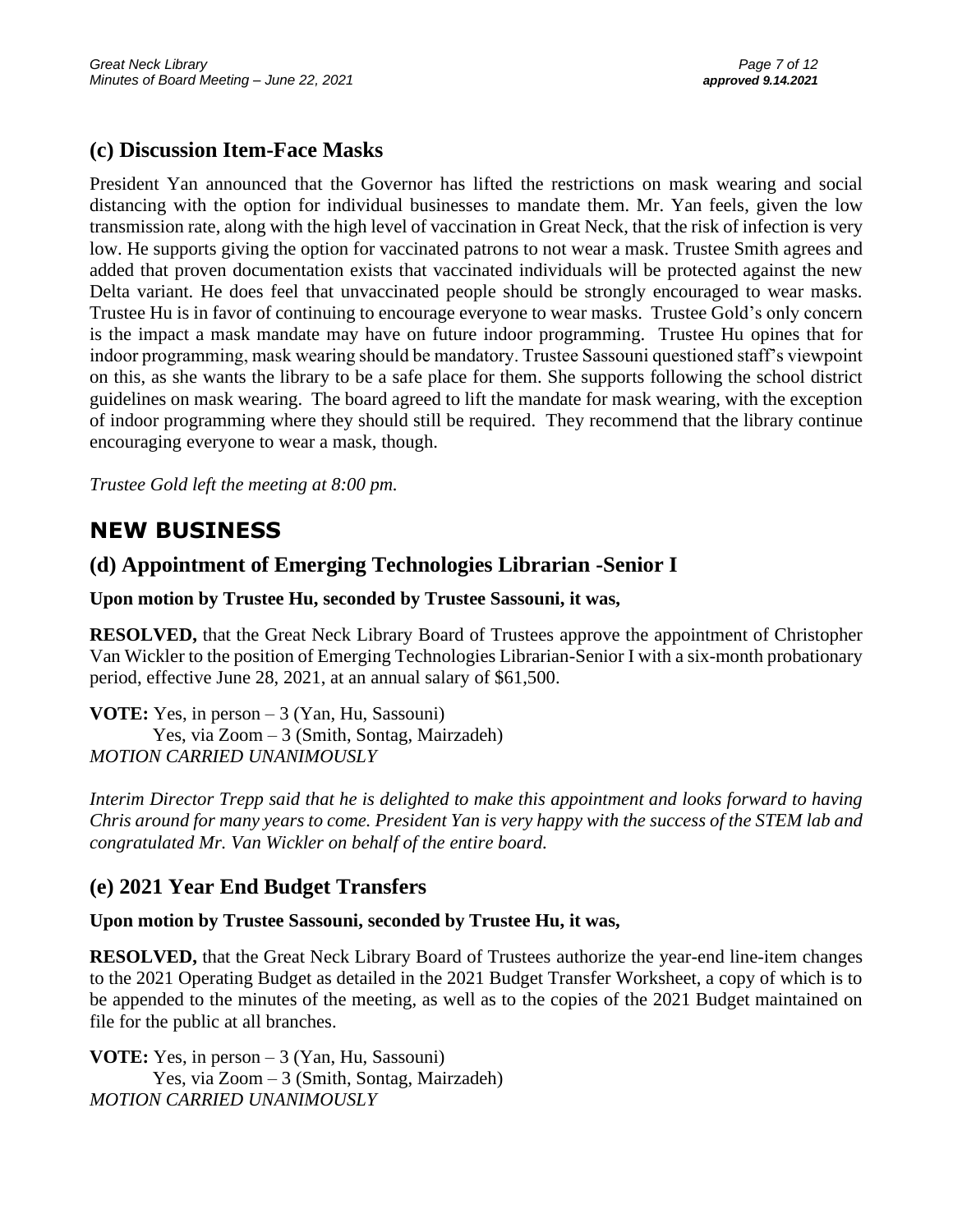# **(f) Approve 2021 Budget Transfers**

### **Upon motion by Trustee Sontag, seconded by Trustee Hu and after discussion, it was,**

**RESOLVED,** that the Great Neck Library Board of Trustees authorize the transfer of \$495,000.00  $(\$95,000 + \$400,000)$  to the Bond Retirement Fund and \$600,000.00 to the Branch & Special Services Fund with both transfers coming from the General Fund.

**VOTE:** Yes, in person – 3 (Yan, Hu, Sassouni) Yes, via Zoom – 3 (Smith, Sontag, Mairzadeh) *MOTION CARRIED UNANIMOUSLY* 

*Board Comment: President Yan announced that there is a surplus of slightly over \$1 million due largely to the numerous open positions, which include the Director and Assistant Director. Trustee Sassouni added that the library also committed to the branch renovations with the understanding that funds would be moved to cover them.*

# **(g) Authorize Board President to sign the Station Branch Lease 2021-2036**

### **Upon motion by Trustee Sontag, seconded by Trustee Hu and after discussion, it was,**

**RESOLVED,** that the Great Neck Library Board of Trustees authorize the Board President to sign the Station Branch Lease, term 2021-2036 [copy attached].

*Board Comment: President Yan noted that the landlord has agreed to contribute \$175k in the form of rent credit. In addition, the annual rent increases have been lowered.* 

**VOTE:** Yes, in person – 3 (Yan, Hu, Sassouni) Yes, via Zoom – 3 (Smith, Sontag, Mairzadeh) *MOTION CARRIED UNANIMOUSLY* 

## **(e) Amend Resolution for Additional RFID Gate for the Station Branch**

## **Upon motion by Trustee Smith, seconded by Trustee Sassouni and after discussion, it was,**

**RESOLVED,** that the Great Neck Library Board of Trustees amend the resolution dated August 21, 2018 for an additional RFID gate for the Station Branch from BiblioTecha to include two (2) direct mount kits and freight at an additional cost not to exceed \$825.00; funds to be taken from the Automated Library Fund.

**VOTE:** Yes, in person – 3 (Yan, Hu, Sassouni) Yes, via Zoom – 3 (Smith, Sontag, Mairzadeh) *MOTION CARRIED UNANIMOUSLY* 

*Trustee Gold joined the meeting via Zoom at 8:30 pm.*

## **(f) Approve Construction Change Order for Steel Surcharge for Station Branch Renovation**

**Upon motion by Trustee Hu, seconded by Trustee Smith and after discussion, it was,**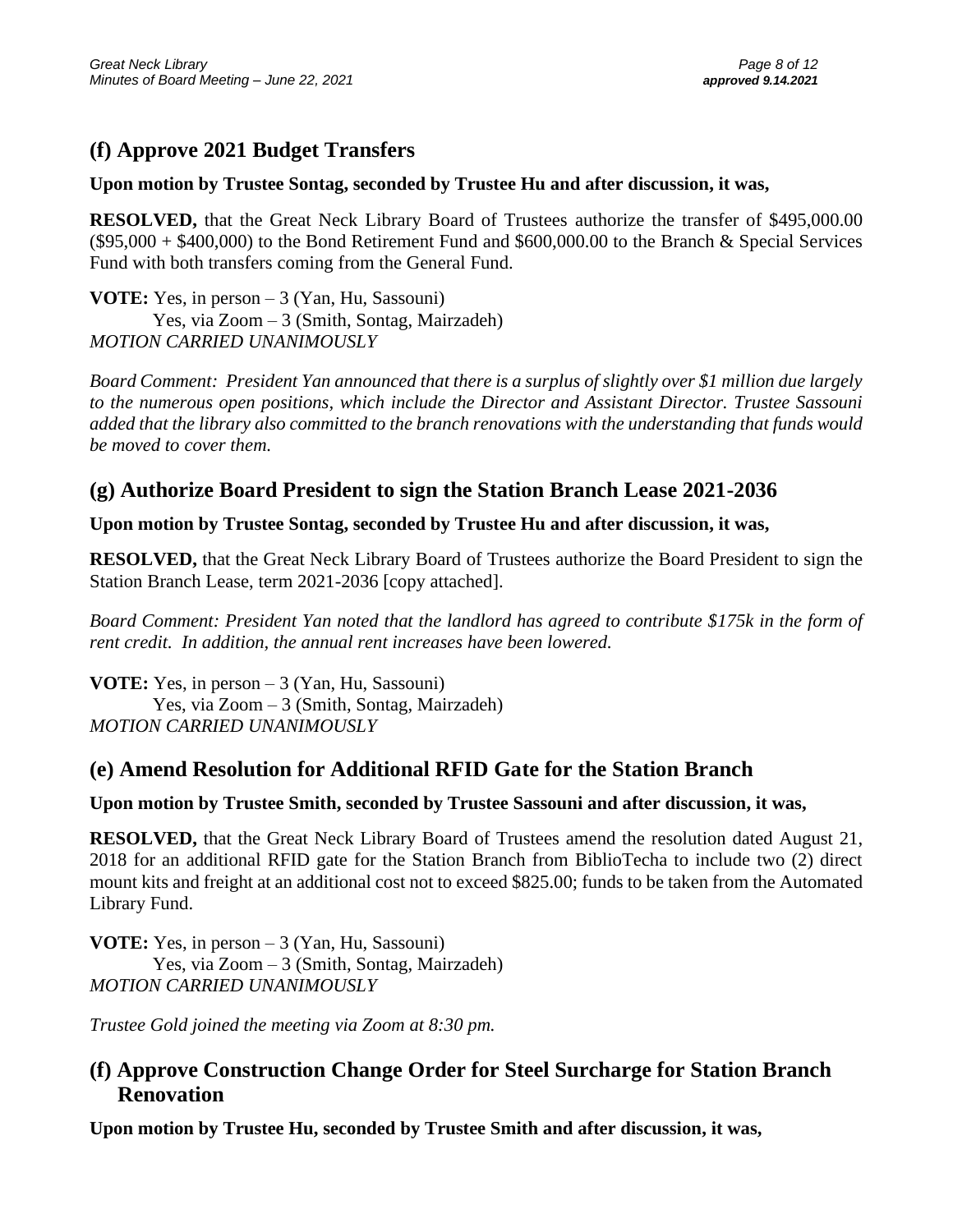**RESOLVED,** that the Great Neck Library Board of Trustees approve the Construction Change Order for the increased steel surcharge for the Station Branch renovation in the amount of \$2,505.80 from the Whalen Berez Group; such funds to be taken from the Branch and Special Services Fund.

*Board Comment: Trustee Sassouni is inclined to oppose this resolution as the vendor should absorb the cost since the board just recently approved this work. Trustee Sontag concurred. Trustee Hu added that at the last meeting she noted rising construction prices everywhere but was told the price will not increase. She fears that new surcharges will keep coming up. Interim Director Trepp clarified that this increase does not come from the contractor rather from the supplier.*

**VOTE:** Yes, in person – 3 (Yan, Sassouni, Gold) Yes, via Zoom – 3 (Smith, Sontag, Mairzadeh) No, in person  $-1$  (Hu) *MOTION CARRIED*

## **(g) Approve Construction Change Order for Eight (8) Steelcase Dividers for the Station Branch Renovation**

### **Upon motion by Trustee Hu, seconded by Trustee Sassouni and after discussion, it was,**

**RESOLVED,** that the Great Neck Library Board of Trustees approve the Construction Change Order for the eight (8) Steelcase Divisio Dividers for the Station Branch renovation in the amount of \$1,784.96 from Inside Source; such funds to be taken from the Branch and Special Services Fund.

**VOTE:** Yes, in person – 2 (Hu, Sassouni) Yes, via Zoom – 4 (Smith, Sontag, Gold, Mairzadeh) No, in person  $-1$  (Yan) *MOTION CARRIED*

## **(h) Approve New Phone & Data Cabling for the Station Branch Renovation**

### **Upon motion by Trustee Gold, seconded by Trustee Hu and after discussion, it was, subsequently TABLED,**

**MOVED,** that the Great Neck Library Board of Trustees approve new phone and network cabling, 2 new Cat6 48 port patch panels and 1 new open bay rack, for the Station Branch renovation in the amount of \$16,836.00 from Corstar; such funds to be taken from the Branch and Special Services Fund.

*Board Comment: President Yan recommended tabling this motion, as there are questions.* 

## **(i) Approval of the Nassau Library System 2022-26 Direct Access Plan**

### **Upon motion by Trustee Sontag, seconded by Trustee Hu, it was,**

**RESOLVED,** that the Great Neck Library Board of Trustees approve the Nassau Library System 2022- 2026 Direct Access Plan. (copy attached)

**VOTE:** Yes, in person – 3 (Yan, Hu, Sassouni) Yes, via Zoom – 4 (Smith, Sontag, Gold, Mairzadeh)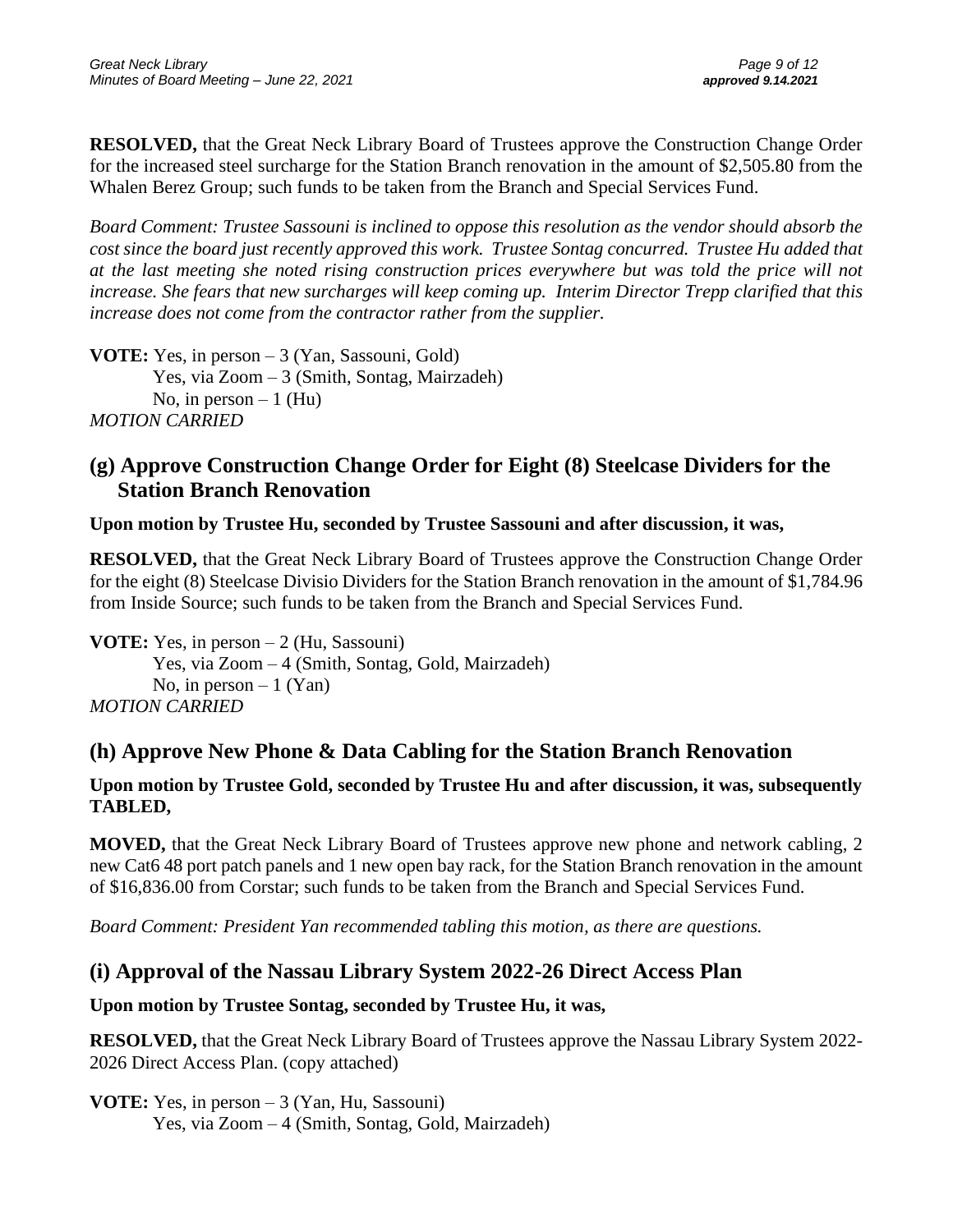#### *MOTION CARRIED UNANIMOUSLY*

## **(j) Approve elimination of Administrative Coordinator Position**

#### **Upon motion by Trustee Hu, seconded by Trustee Sassouni and after discussion, it was,**

**RESOLVED,** that the Great Neck Library Board of Trustees approve the elimination of the Administrative Coordinator position.

**VOTE:** Yes, in person – 3 (Yan, Hu, Sassouni) Yes, via Zoom – 3 (Sontag, Gold, Mairzadeh) No, via  $Zoom - 1$  (Smith) *MOTION CARRIED*

*Board Comment: Trustees Sassouni and Gold approved this resolution with the understanding that the position and appointment for a Special Assistant to the Director will also be approved.* 

## **(k) Approve Position and Appointment of Special Assistant to the Director**

**Upon motion by Trustee Gold, seconded by Trustee Smith and after discussion, it was,**

**RESOLVED,** that the Great Neck Library Board of Trustees authorize the position of Special Assistant to the Director and approve the appointment of Holly Coscetta to the position of Special Assistant to the Director, effective June 23, 2021, at an annual salary of \$70,000.

**VOTE:** Yes, in person – 3 (Yan, Hu, Sassouni) Yes, via Zoom – 4 (Smith, Sontag, Gold, Mairzadeh) *MOTION CARRIED UNANIMOUSLY* 

*Board Comment: President Yan noted that, with this appointment, Ms. Coscetta will retain the same salary and benefits. Her duties will be moved from the previous job description to the new job description, which is attached. Trustee Yan requested that all questions pertaining to this be directed to the Interim Director. Trustee Sassouni said there seems to be an unintended concern regarding the title of this position. She clarified that the purpose behind changing the job description for this position is to sever the direct tie between this current position and members of the board. This way, there is never a question of impropriety or a board member putting undue pressure or responsibility on a member of the director's staff. Ms. Sassouni continued that the director is the person who is in charge of managing the administrative staff. She added that currently there is an Interim Director who requires different support from their administrative counterpart than a permanent director will. Since recruitment for a full-time director is currently ongoing, the board would like to give this person the ability to design a team how they feel is appropriate. Ms. Sassouni concluded that there should be no change between the relationship of the staff to this position and no change to this position's sense of job security. President Yan concurred and repeated that the intention of this change is to allow for the new director to structure the administrative staff as they see fit. He added that the board is fully behind the Interim Director and staff. Trustee Hu agreed but noted that this sort of personnel discussion should be reserved for the Executive Session. Having this conversation in a public space is an embarrassment to the affected individual as it is very personal. Trustee Smith said that words matter and that public comments should be taken into consideration. He agreed with Trustee Sassouni in that wording of the title matters and ultimately administrative responsibilities are selected by the Director. Trustee Gold concurred.*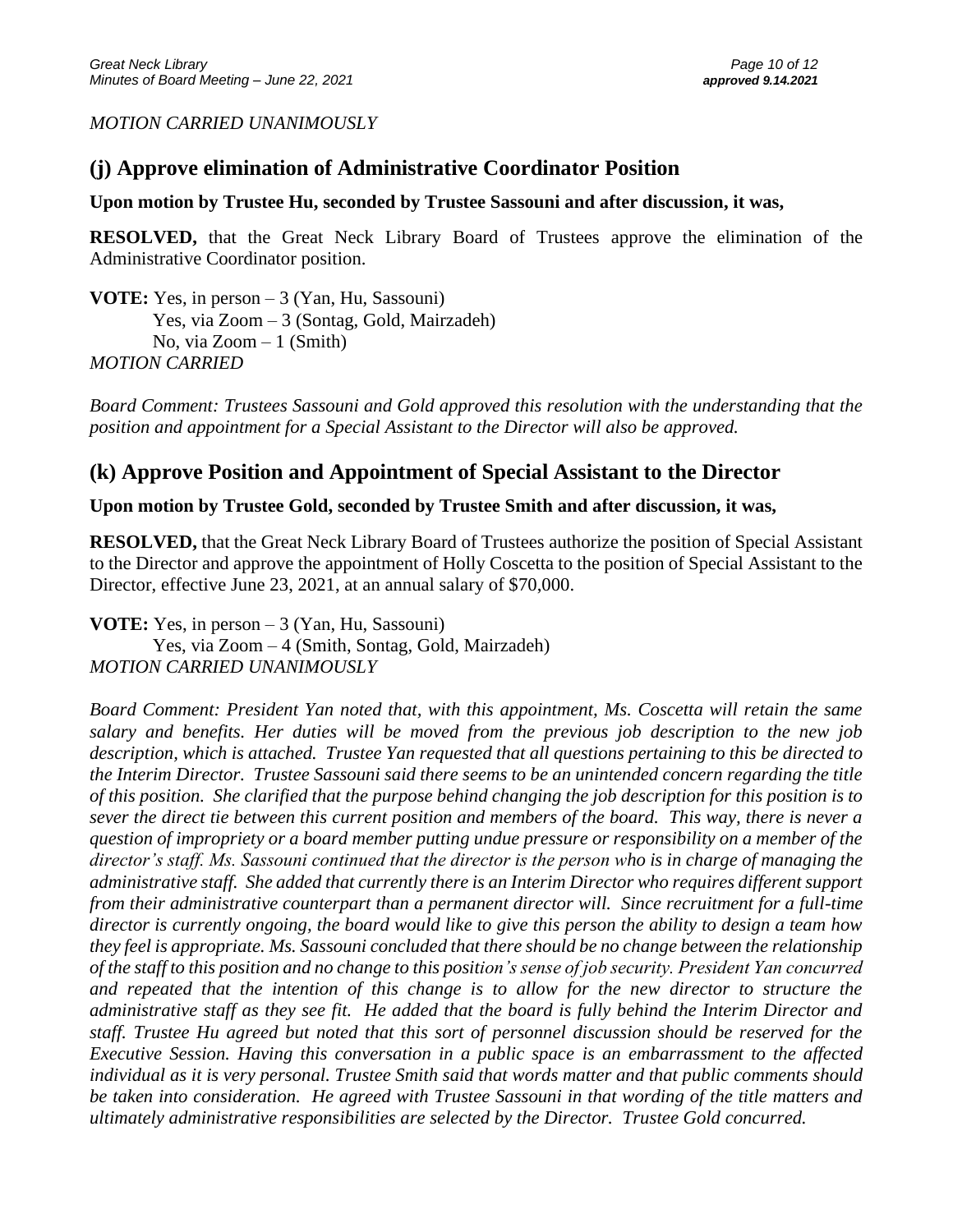*Public Comment: H. Coscetta said that as the person affected by all this, she is embarrassed. She noted that she has served this community, staff and board for over six years diligently and having all these changes come out in this forum is horrible. Ms. Coscetta added that to not have any member of the board sit down and have a conversation with her about this is horrifying.*

# **(l) Proposed Policy Change(s)**

i. Revise Section 400-80 (Continuing Education) – 1st Read

*Board Comment: President Yan stated that this revision was read and explained by Trustee Hu earlier in the meeting.*

## **(m) Approve Construction Change Order for Station Branch Renovation for Two (2) Bathrooms**

### **Upon motion by Trustee Smith, seconded by Trustee Sassouni and after discussion, it was, subsequently TABLED,**

**MOVED,** that the Great Neck Library Board of Trustees approve the Construction Change Order for the renovation of two (2) bathrooms at the Station Branch in the amount of \$62,000.00 from Jobco Incorporated; such funds to be taken from the Branch and Special Services Fund.

**VOTE:** Yes, in person – 3 (Yan, Hu, Sassouni) Yes, via Zoom – 4 (Smith, Sontag, Gold, Mairzadeh) *MOTION CARRIED UNANIMOUSLY*

*Board Comment: President Yan and Trustee Sassouni expressed concern over the cost of this renovation. Trustee Sassouni questioned the urgency on approval of this resolution. Trustee Smith suggested tabling this to go back to committee for discussion and then be brought back for a vote at a special meeting of the board.* 

# **OPEN TIME**

M. DiCamillo: 1) Is removal of old position and creation of new position per recommendation of the Interim Director? 2) Station landlord is very happy as he is paying out in rent credit over a five-year period and getting two new bathrooms at tax payer expense. 3) Suggests the board goes back to the old way of doing business as the public (the tax payers) is frustrated by not being allowed to comment throughout the meeting.

J. Pizer: 1) No change to hierarchy in the library has ever been done without fully vetting it. Excluding the tax payers shows insensitivity and ignorance of past practice.

R. Gilliar: 1) Agrees that public comment should be allowed throughout the meeting as it is to the benefit of the board. 2) Recommends change to the format of the Interim Director's report including elaboration on staff interviews for Director search. 3) Questions if the proper process was followed in creation of new position.

L. Emmanuel: 1) Can library consider loaning out laptops or tablets?